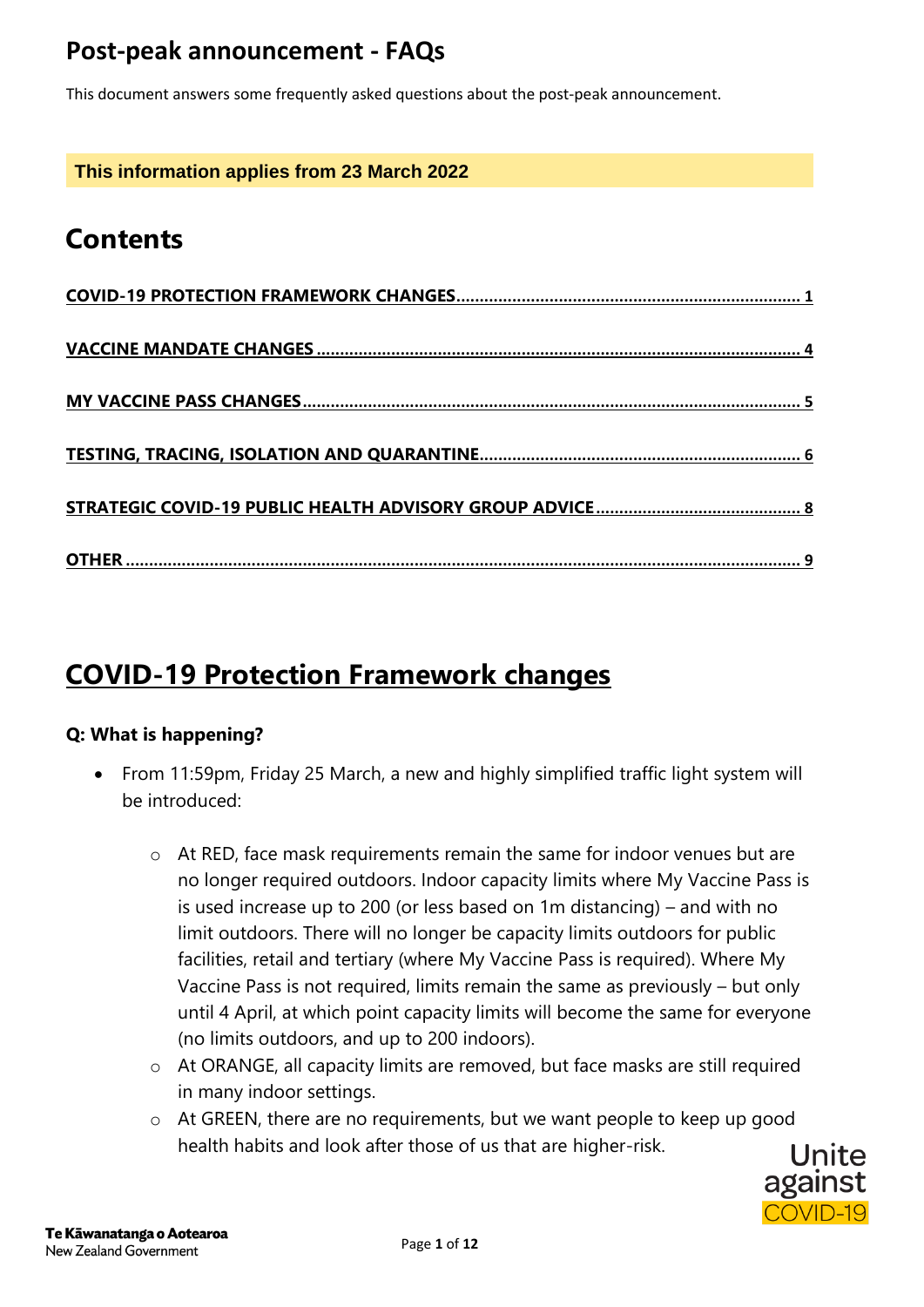#### **Q: Why is this happening?**

It's the right time to review the restrictions we have in place, as we approach the peak of the outbreak. A number of the tools that we developed to fight COVID-19 were designed to protect an unvaccinated population from earlier variants of the virus.

Our focus now is to make life simpler and closer to normal, but retain the things that have proven effective in reducing the spread of the virus. These are masks, and when an outbreak is particularly severe, indoor capacity limits.

#### **Q: Is this safe?**

This change has been informed by public health advice, based on the latest evidence from here and overseas, and the advice of the Strategic COVID-19 Public Health Advisory Group. With our high vaccination rates, and the immunity acquired from the current outbreak, we can manage future waves of Omicron with less restrictive settings.

#### **Q: Does this represent a change to our overall strategy, i.e. are we retaining 'minimise and protect'?**

The minimisation and protection strategy remains the best approach for the current phase of our response, with the virus continuing to evolve and new variants emerging around the world. Our strategy will continue to reflect the new and emerging evidence about the virus and the effectiveness of vaccines. As the virus has changed, so has our approach.

#### **Q: Why are we retaining some restrictions?**

Many people will want to know why we are retaining some restrictions, albeit very simple ones, when countries around the world are removing all of theirs. The answer is that we are coming into winter. There will likely be further outbreaks of Omicron, seasonal flu, and the potential for the emergence of a new variant of concern. Keeping some systems in place helps us minimise this current outbreak and protect against future ones.

#### **Q: Will these settings be enough, in the event of a second wave or a new variant/could they change?**

The public health measures we use are under constant review. We continue to be informed by public health advice and when the virus has changed, so has our approach. If another variant emerges that is more severe, we will take public health advice as to the best approach.

#### **Q: Why are we not yet treating COVID-19 like the seasonal flu?**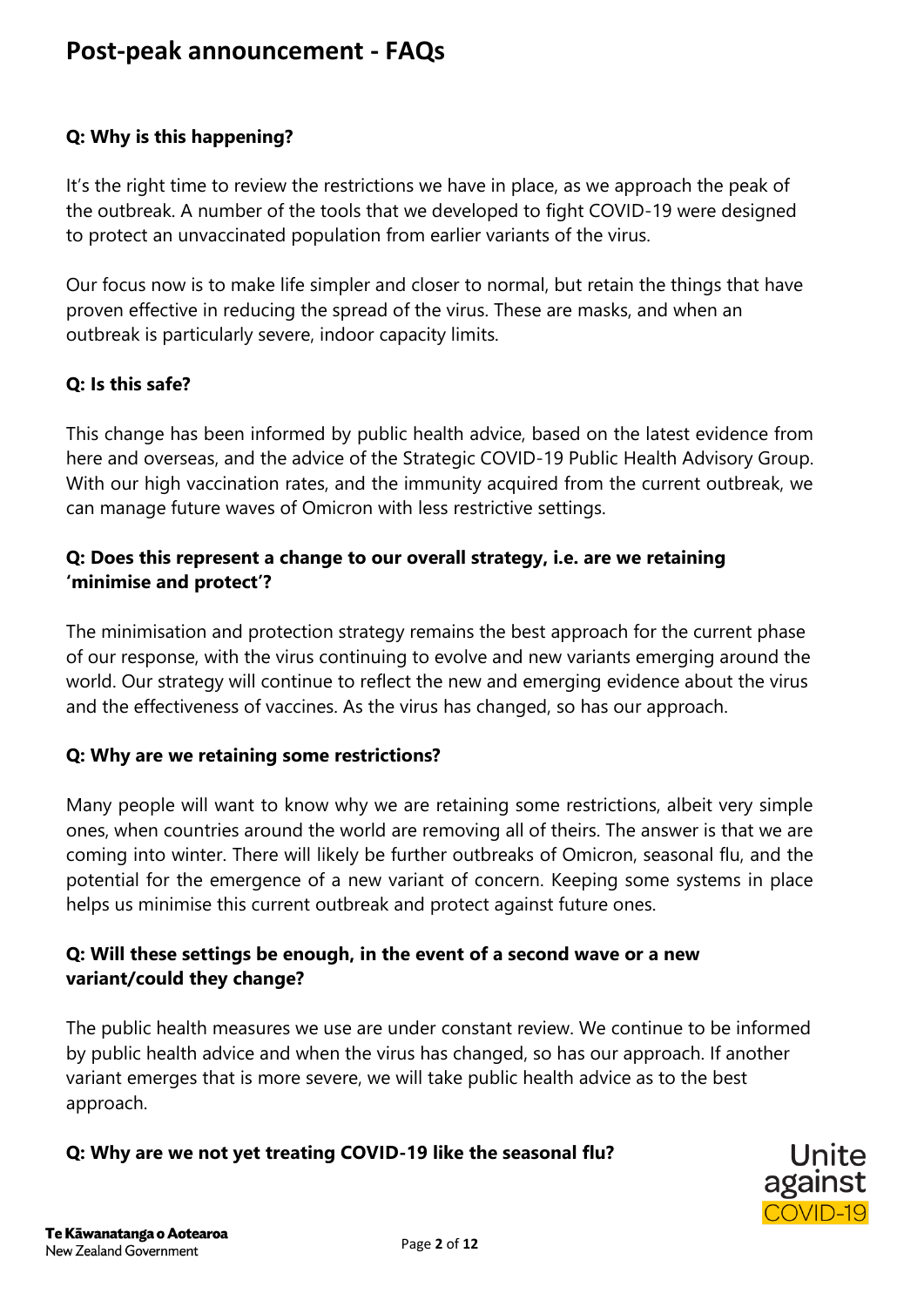While COVID-19 and the seasonal flu are both contagious respiratory illnesses, they are significantly different. While the flu can cause serious illness in people, COVID-19 – especially the Omicron variant - is more transmissible, and has a much higher death rate. The World Health Organization estimates that 290,000 to 650,000 people die of flu-related causes each year worldwide. The estimated death toll from COVID-19 is 6 million.

#### **Q: Will the current criteria for moving between (up/down) the COVID-19 Protection Framework settings stand?**

We are relooking at the criteria to ensure that they are fit for purpose in this new phase of the pandemic.

#### **Q: When is the traffic light setting we are currently at next being reviewed?**

The next review of the traffic light settings – what colour each of the areas of New Zealand sits in – will happen on 4 April.

#### **Q: Why are we not moving to Orange immediately?**

We are not yet over the peak of cases nationwide, and there is a continued need to limit the number of people who can come together to minimise spread, particularly indoors where the risk of transmission is highest. The updated Red setting is significantly less restrictive, however, allowing large outdoor events to go ahead and easing capacity limits indoors, in addition to the removal of MVP requirements. The next review of traffic light settings will be on 4 April.

#### **Q: When will we get to Green?**

This is always subject to public health advice, but people should not expect this to happen before the end of winter. We know that there will be further outbreaks of Omicron and with our borders open, we are likely to see an increase in seasonal flu and other viruses that we have not experienced so severely for the last two years.

#### **Q: Is this how we will manage COVID-19 for the foreseeable future?**

These settings are designed for Omicron. If another variant emerges that is more severe, we will take public health advice as to the best approach. The public health measures we use are under constant review and we will continue to be informed by public health advice. When the virus has changed, so has our approach.

#### **Q. How are the face masks requirements changing?**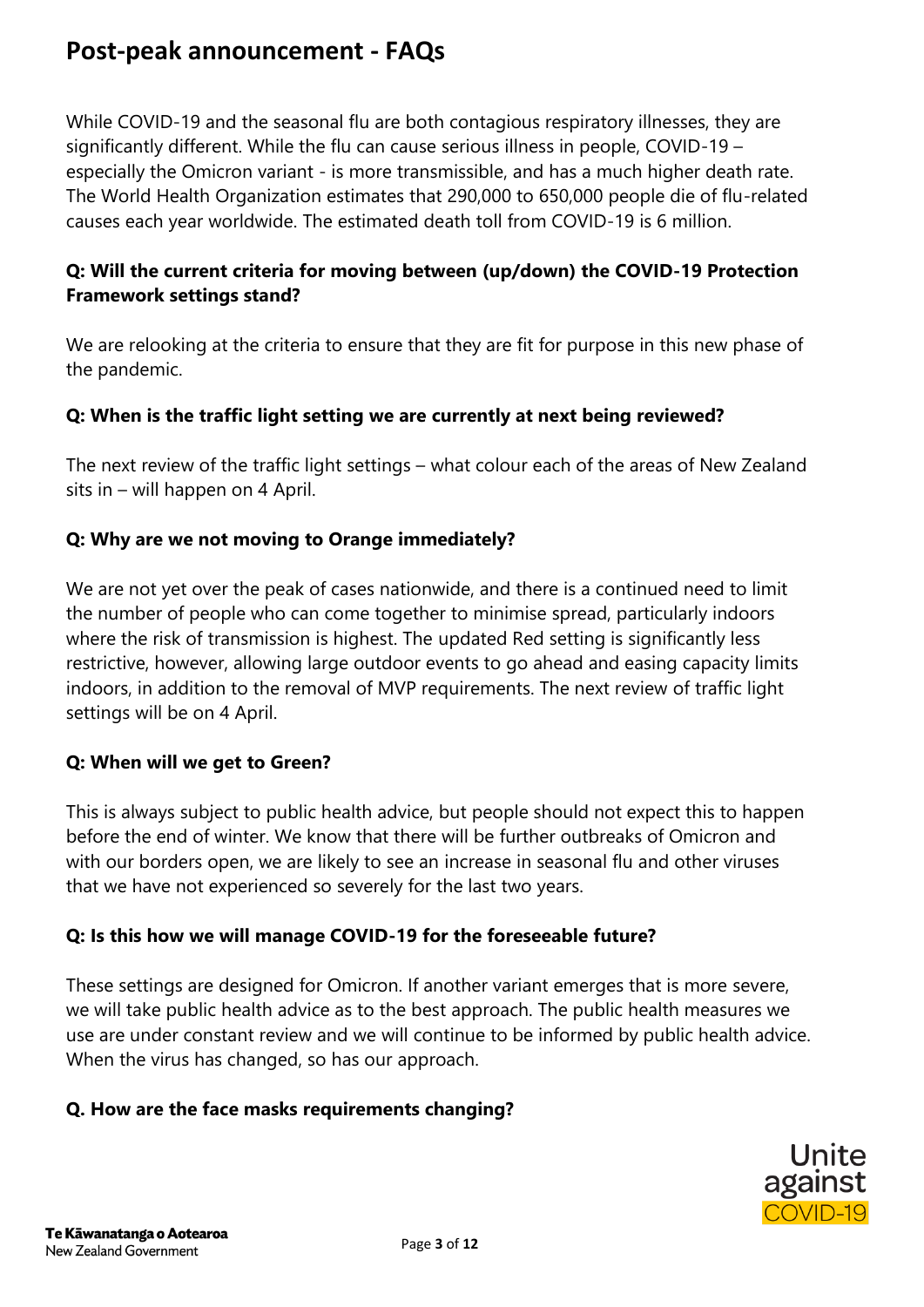Under the changes to the COVID-19 Protection Framework, wearing of face masks will no longer be required at any outdoor settings during the Red and Orange settings but they will be required at indoor locations like restaurants, shops and other premises. Face masks will continue to be required by workers at indoor events, hospitality venues and gatherings during Red and this requirement has been extended to include Orange. In the Green setting, face masks will be recommended but not required.

#### **Q. Why are masks still required?**

Face masks demonstrably help reduce the spread of COVID-19, especially in indoor settings. This is supported by a significant body of international evidence.

# <span id="page-3-0"></span>**Vaccine mandate changes**

#### **Q: What is happening?**

On 4 April, vaccine mandates will be removed for all sectors except health and disability workers (which includes aged care workers), prison staff, and border workers. All businesses, however, will retain the ability to voluntarily introduce workforce vaccination requirements following their own health and safety risk assessments.

#### **Q: Why is this happening?**

A number of the tools that we developed to fight COVID-19 were designed to protect an unvaccinated population from earlier variants of the virus.

Vaccine mandates remain for certain workforces because health and care workers and prison staff come into contact with a lot of people who are at high risk of serious illness from COVID-19, and for our border workers because they are the first people that would likely be exposed to any new variant of concern that emerges internationally.

#### **Q: Why have we removed vaccine mandates for the teaching workforce?**

Now that Omicron is circulating widely in the community, the relative risk to children of contracting COVID-19 at school (compared to other locations) or from school workers (compared to the community) has reduced compared to when the vaccine mandate was originally introduced. Children are also now eligible to be vaccinated.

#### **Q: How many businesses do you expect to voluntarily use them? How many workers will this impact?**

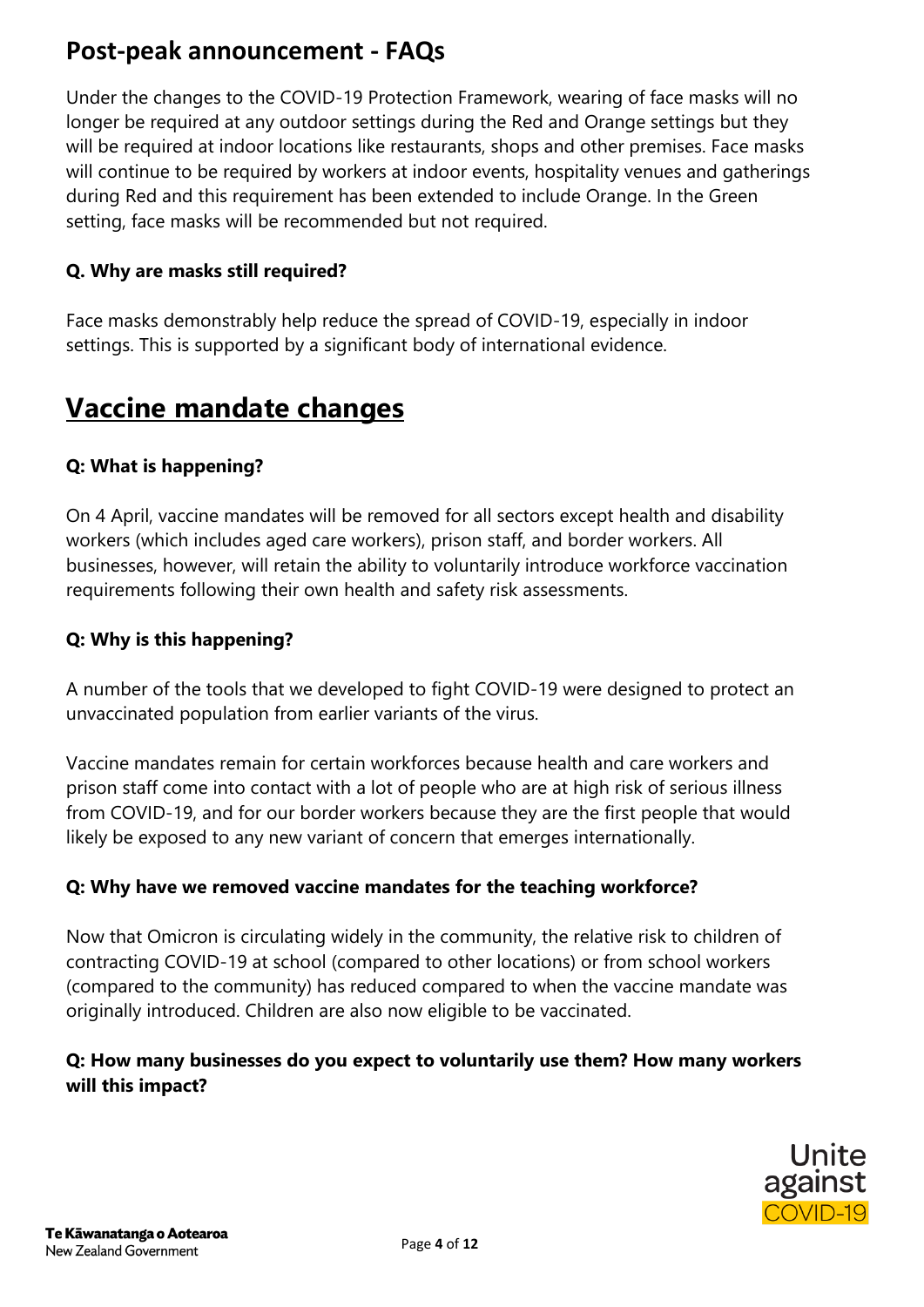We have already seen many workplaces implement vaccine requirements in sectors where there was not a government mandate in place. We imagine that many of these businesses may continue with this policy in the short term and, as they review their risk assessments as public health guidance changes, may remove the policy when it is appropriate to do so for their workers and communities.

MBIE and WorkSafe will provide updated guidance to support this, reflecting current public health advice.

#### **Q: Could vaccine mandates be reinstated in the future?**

We will keep a range of public health measures in our toolkit, so if they are required in the future, they can be deployed. Our decisions are always informed by public health advice and when the virus has changed so has our approach. If another variant emerges that is more severe, we will take public health advice as to the best approach.

# <span id="page-4-0"></span>**My Vaccine Pass changes**

#### **Q: What is happening?**

On April 4, all My Vaccine Pass requirements will be removed. Businesses currently using My Vaccine Pass requirements can voluntarily retain them if they wish.

#### **Q: Why is this happening?**

My Vaccine Pass was an extremely useful tool in our fight against Delta and while we were getting the country vaccinated, but with around 95% of the eligible population at least double dosed, we no longer need this. Businesses that are currently using My Vaccine Pass will still be able to use the system if they would like to, but from 4 April it won't be required.

#### **Q. Should people remove the My Vaccine Pass from their phone/get rid of their hard copy?**

No. The current expiry date on MVPs is mid-May or 1 June at the latest. The infrastructure will be maintained so if businesses choose to use it, they can. People should keep their My Vaccine Pass on their phone or in hard copy.

#### **Q: Will international travellers still be required/encouraged to apply for an MVP, given some businesses may choose to require them?**

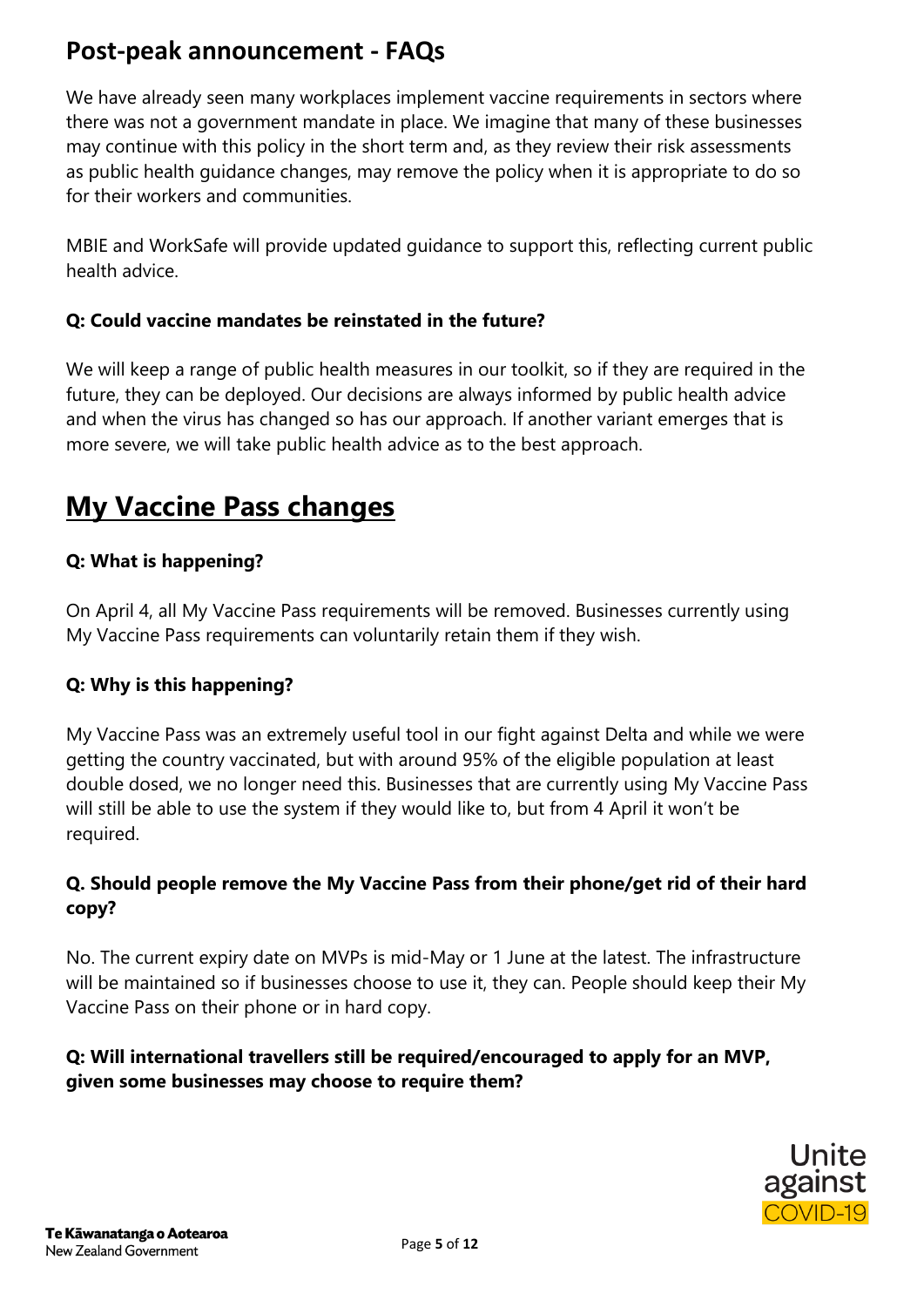International travellers will be provided information about the public health measures they can expect to see while they are in New Zealand as part of their welcome pack. Importantly, only vaccinated international travellers will be coming here (noting unvaccinated New Zealand citizens can enter).

# <span id="page-5-0"></span>**Testing, Tracing, Isolation and Quarantine**

#### **Q: What is happening?**

At all levels of the revised Framework, the testing and isolation requirements remain as they are now. If you have symptoms or someone in your household tests positive, isolate and get tested. The isolation period for both positive cases and household contacts is still 7 days; this will be regularly reviewed.

However, there will now be no requirement on businesses to ensure customers scan or sign-in and QR codes will no longer need to be displayed.

#### **Q: Why is this happening?**

The isolation of cases and their household contacts continues to be a key tool in managing COVID-19, by preventing onwards chains of transmission. This is in line with our minimisation and protection strategy.

As with any infectious disease, it is important to keep those who are infectious away from others to minimise the spread of the virus.

We will continue to review isolation requirements including the need for household contacts to isolate.

In relation to scanning, Omicron is now widespread, individual cases are no longer being contact traced. This means we can remove the obligation on businesses and the public to maintain records for contact tracing purposes.

#### **Q. Will people still have to undertake RATs and if so, will RATs continue to be free?**

Access to RATs for the community remains the same, via testing centres/collection sites for symptomatic, and continue to be available for surveillance purposes at high risk places. They will also continue to be available in schools.

RATs have also been proactively supplied to the disability sector and aged care facilities to increase ease of access.

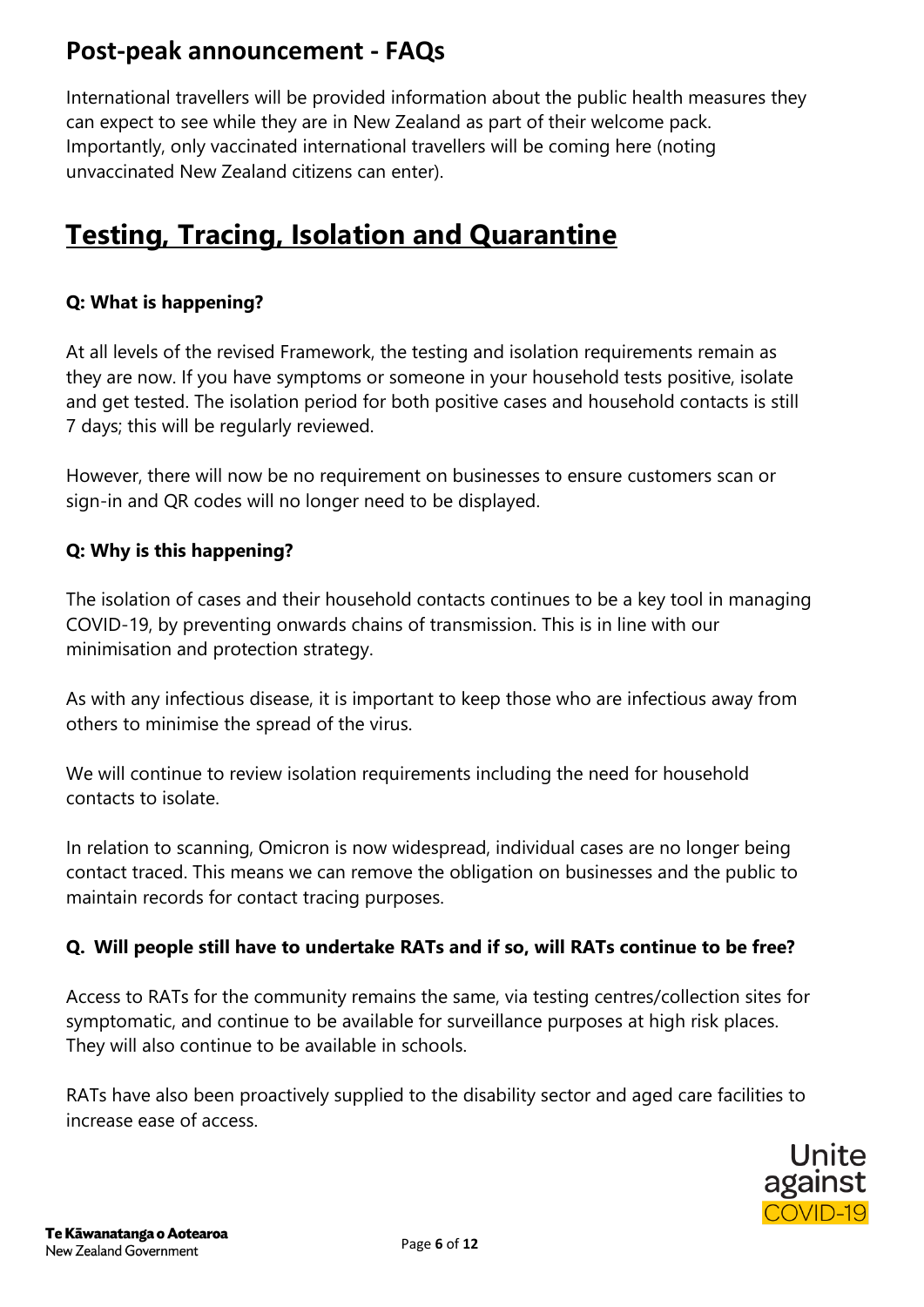The testing strategy for the post peak period is currently under development.

#### **Q: What does this mean for the close contact exemption scheme?**

There are no changes for the close contact exemption scheme, or bubble of one, which allows household contacts to return to work under certain circumstances.

#### **Q. Does this change what a business should do if an employee or a customer tells them they have COVID-19?**

The rules remain the same.

A person with COVID-19 cannot return to the workplace until seven days after their symptoms started or the date they were tested, and will (generally) need to inform their employer. Businesses may not require a worker to return to work during their isolation period (7 days). Employers will need to provide sick leave in accordance with their policies, employment agreements and minimum rights, and the leave support scheme is also available to support payment of workers during this absence.

Businesses may choose to undertake contact tracing of potential close contacts in the workplace, if they consider it is useful, for example, to maintain business continuity. However, this is not a requirement, and does not need to be reported to health officials. There is no obligation on customers to report they have COVID to a business they visited while infectious.

#### **Q: With the relaxation of rules are you expecting businesses to ask staff to test regularly to show they don't have COVID-19?**

There is no expectation that businesses will need to implement surveillance testing. There are a range of actions a business can take to minimise the risks at their workplaces; this advice is available on business.govt.nz

#### **Q: Where can I find more information?**

In the first instance, the Unite Against COVID-19 website will have further information about the rules for operation, testing, and isolation.

Guidance for businesses will be updated on business.govt.nz as changes come into effect. Likewise, employment guidance will be found at employment.govt.nz. Guidance on work health and safety risk assessments will be found at WorkSafe.govt.nz.

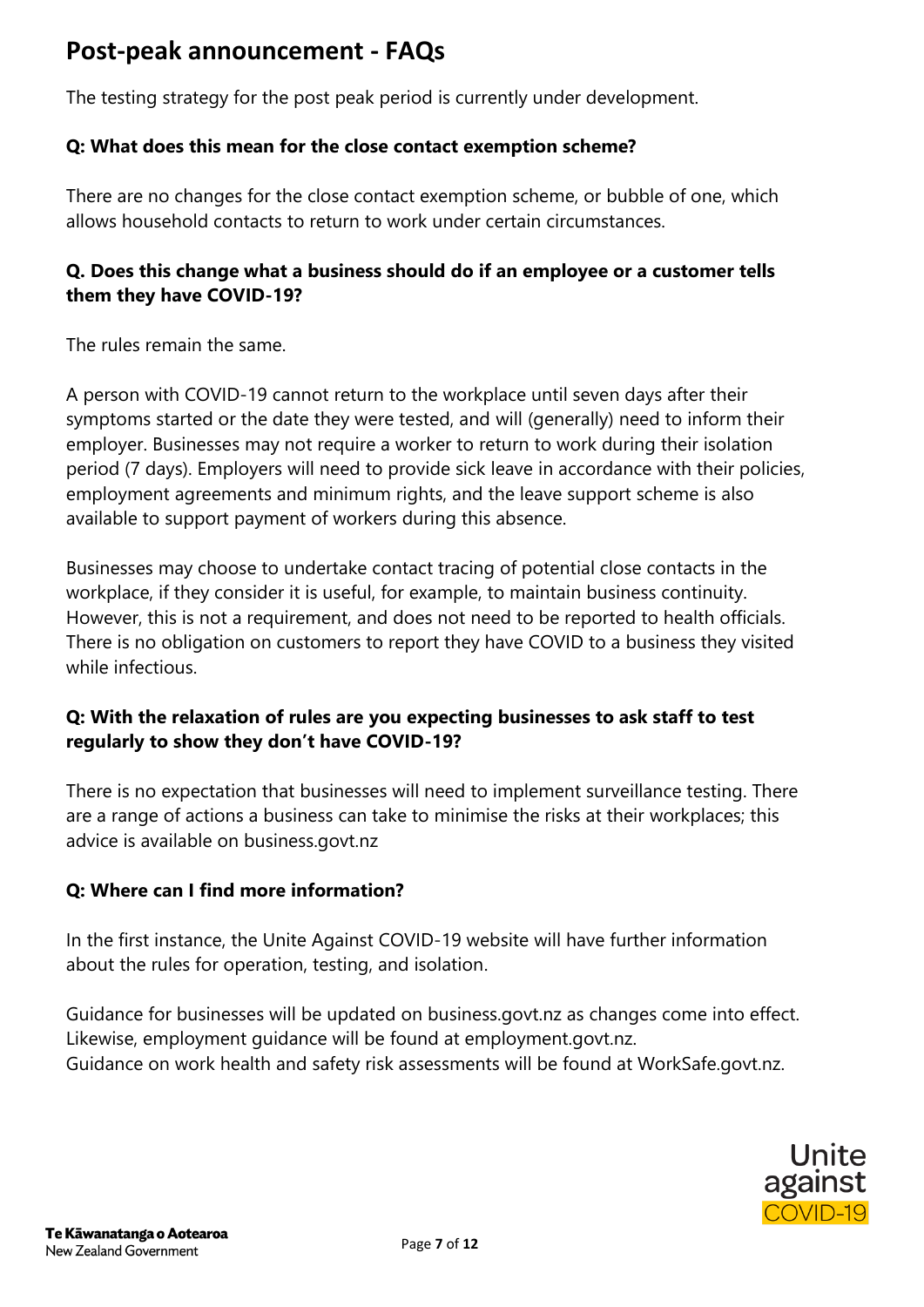# <span id="page-7-0"></span>**Strategic COVID-19 Public Health Advisory Group Advice**

#### **Q: Why is the Strategic COVID-19 Public Health Advisory Group recommending the retention of some vaccine mandates?**

Health workers are more likely to be exposed to COVID-19, and are liable to transmit the virus to at-risk patients in their care. Aged care facilities and prisons are also places where at-risk people may be exposed to large outbreaks. Border and MIQ workers are likely to be the first people in our community to be exposed to new variants of COVID. It is important to minimise their risk of becoming infected and passing the infection on to others.

#### **Q: Why has the Strategic COVID-19 Public Health Advisory Group recommended dropping some vaccine mandates now?**

While vaccination remains critically important in protecting New Zealanders from COVID-19 several of the vaccine mandates could be dropped once the Omicron peak has passed. Mandates for workers in Education and Fire and Emergency could be dropped but need to be replaced by national advice on how staff can be protected and reduce the spread of disease to others. Such measures should include clear recommendations for vaccinations and other public health measures that reduce the transmission of respiratory infections. In some cases, it would be appropriate for vaccination to be a condition for new employment.

#### **Q: How successful have vaccine mandates been in New Zealand, according to the Strategic COVID-19 Public Health Advisory Group?**

The application of vaccine mandates has been one of the factors contributing to the achievement of New Zealand's excellent overall vaccination coverage. Along with other public health measures, this prevented what could have been a disastrous wave of disease caused by the Delta variant. As we now deal with a large Omicron outbreak, vaccination is undoubtedly reducing the numbers of people who are becoming seriously ill and require hospital treatment.

Evidence is also mounting about the delayed effects of infection with long Covid. By reducing the risk of such complications, vaccination benefits both the individual and the community.

#### **Q: How effective will vaccinations be in dealing with new variants, according to the Strategic COVID-19 Public Health Advisory Group?**

A new variant of the virus may well displace Omicron in the coming months. Such a new variant could be more or less virulent in causing human disease. Experience with

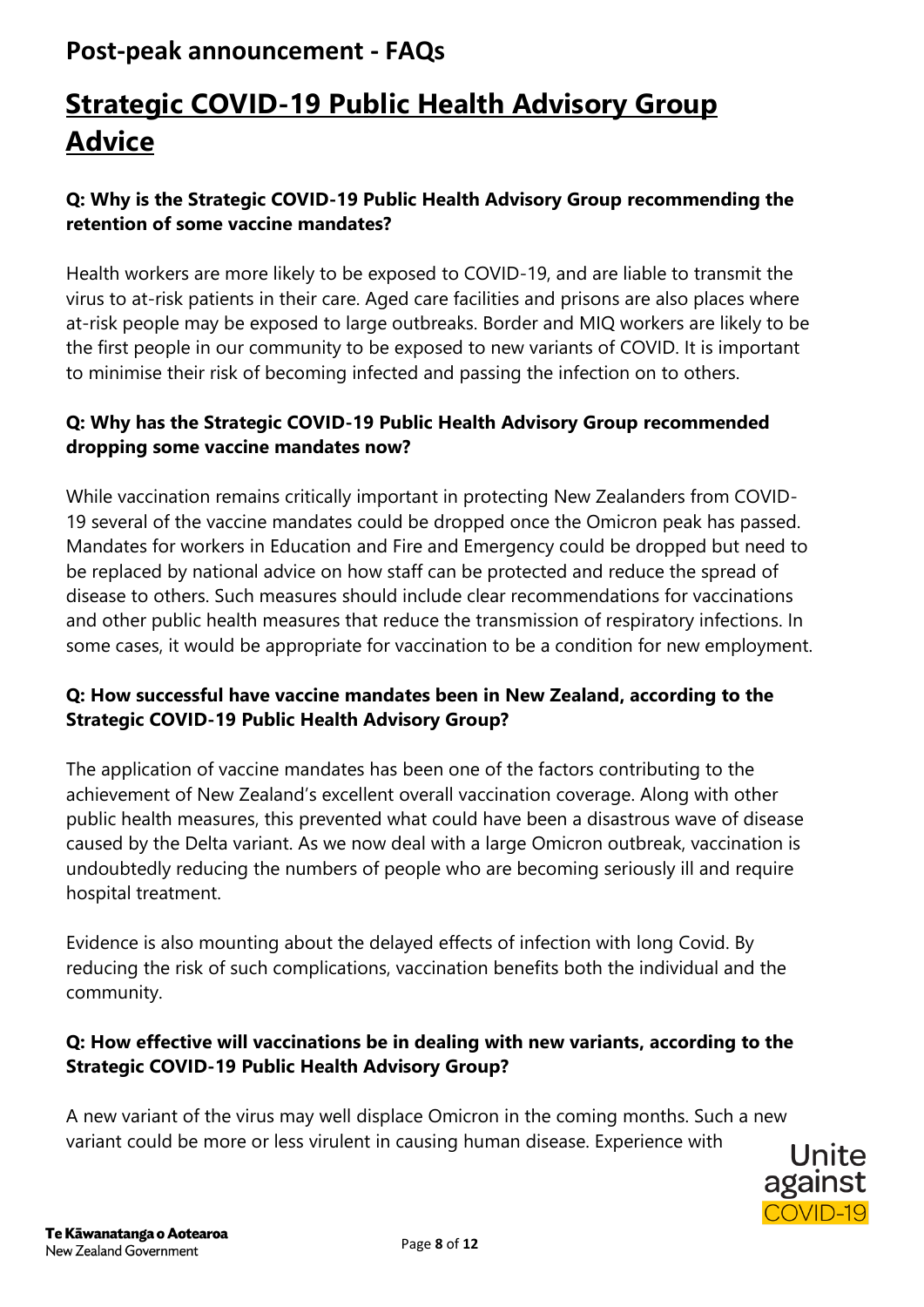previous variants suggests that current vaccines would be likely to retain at least some of their effectiveness. It is also possible that new vaccine formulations would be developed that further reduce the risk of infection and transmission, particularly in the case of a dangerous new variant.

#### **Q: What are we going to do with the Strategic COVID-19 Public Health Advisory Group's recommendation for more action to protect children?**

The Group notes that while COVID-19 is generally less severe in children than in adults, some children suffer serious early and longer-term effects. Outbreaks of COVID-19 in schools also have significant social consequences for many children. Sir David recommends a comprehensive plan to address this and that this could be incorporated into a broader plan for protection against respiratory disease. We will consider the best way of doing this.

#### **Q: What are we going to do with the Group's recommendation for more action to protect children?**

The Group notes that while COVID-19 is generally less severe in children than in adults, some children suffer serious early and longer-term effects. Outbreaks of COVID-19 in schools also have significant social consequences for many children. Sir David recommends a comprehensive plan to address this and that this could be incorporated into a broader plan for protection against respiratory disease. We will consider the best way of doing this.

# <span id="page-8-0"></span>**Other**

### **Q: Is there expected to be a rollout of a fourth COVID-19 vaccine dose?**

The COVID-19 Vaccine Technical Advsiory Group (CV-TAG) is currently reviewing the evidence on whether further doses of vaccine are recommended after someone has had their primary course plus their booster. For most people this would be a 4<sup>th</sup> dose. We are waiting on that advice and expect it will include advice on who a further dose is recommended for and the recommended timing since the booster dose.

#### **Q: What is the expected impact on case numbers and hospitalisations of these changes?**

Due to the timing of these changes in the outbreak and the highly vaccinated and boosted population, and continuation of mask wearing, we do not envisage a significant change to hospitalisations or case numbers.

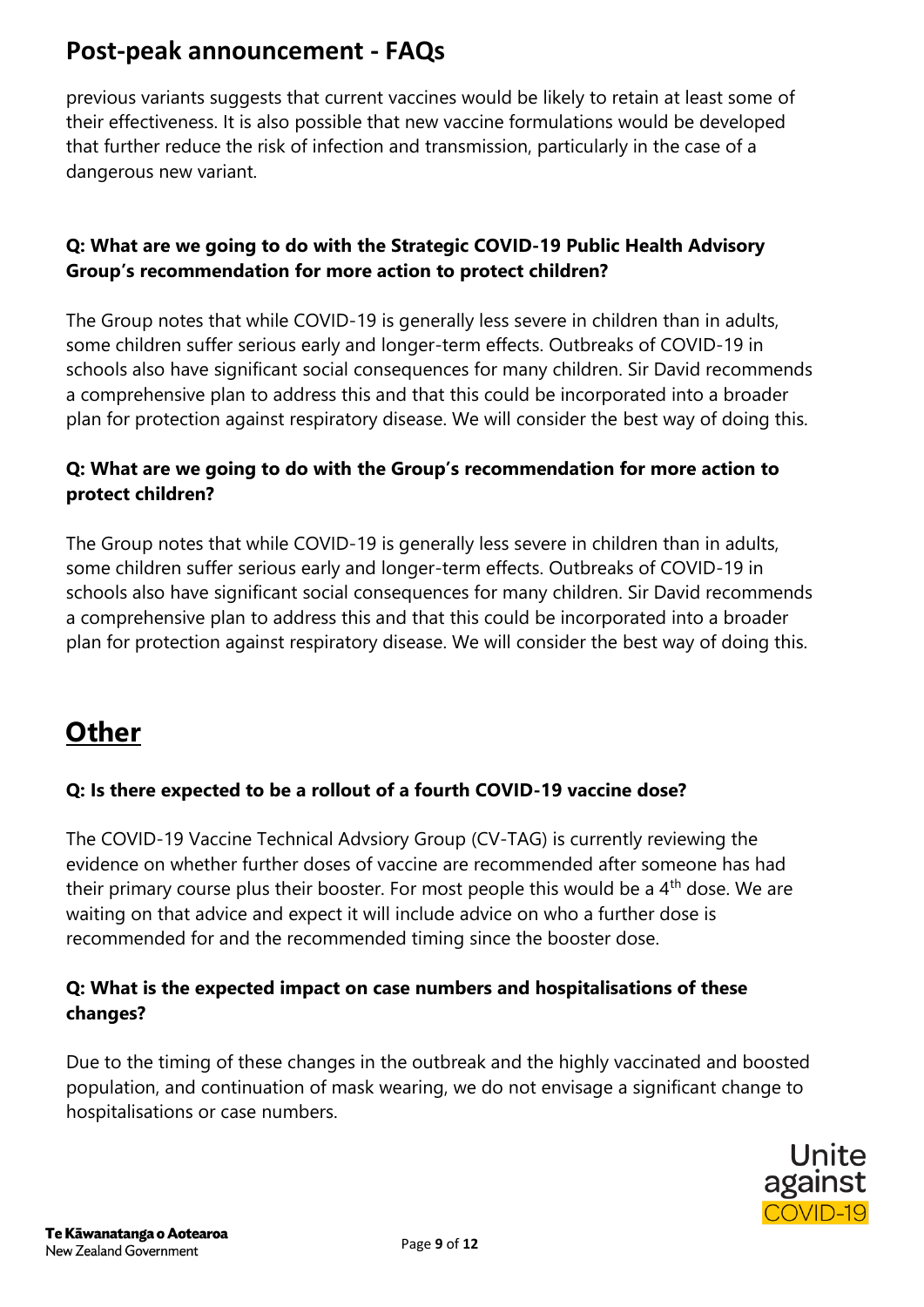### **Q: What do we define as being the Omicron peak?**

We would define the peak of Omicron as being a downward slope in hospitalisations across our network of DHBs.

The peak in case numbers and peak hospitalisations will occur at different times in different regions around the country with hospitalisations expected to peak approximately 1-2 weeks following the peak in cases. It appears that the Auckland region is past its peak case numbers. It is too early at this stage to say with any certainty that other regions have reached their peak case numbers.

### **Q: What health behaviours do we still want people to continue with?**

The CPF remains in place to tackle future variants or risks. There are certain health behaviours that we want the public to continue with under the simplified CPF that is being announced today.

This includes wearing masks, social distancing, staying home when sick and good hygiene measures. Another important health behaviour we want people to continue with (which is not compulsory for people unless they work in mandated sectors like health) is to get as vaccinated as possible because this is a key defence against COVID-19.

### **Q: How well has New Zealand performed in its hospitalisation rates compared to overseas?**

To date, New Zealand has seen lower rates of hospitalisation than those seen in many other jurisdictions. Continuing high rates of vaccination, ongoing public health measures and strong border controls have contributed to these rates.

### **Q: How do we protect people at higher risk?**

The best way to protect at-risk people from getting seriously ill with COVID-19 is to get vaccinated and ensure health measures such as mask use, staying home if you're sick, improving air ventilation indoors, physical distancing and using basic hygiene. Individuals who are severely immunocompromised, aged 12 and over, can access a third primary dose of the Pfizer COVID-19 vaccine – this is different to a booster dose for the general population. This third primary dose has been offered via specialists or local healthcare providers.

Resources are available for those who may be more at risk -

[https://www.healthnavigator.org.nz/health-a-z/c/covid-19-and-people-with-weakened](https://www.healthnavigator.org.nz/health-a-z/c/covid-19-and-people-with-weakened-immune-systems/)[immune-systems/](https://www.healthnavigator.org.nz/health-a-z/c/covid-19-and-people-with-weakened-immune-systems/) and Te Aho O Te Kahu (Cancer Control Agency) has this video <https://teaho.govt.nz/cancer/covid19> There are also a range of video resources

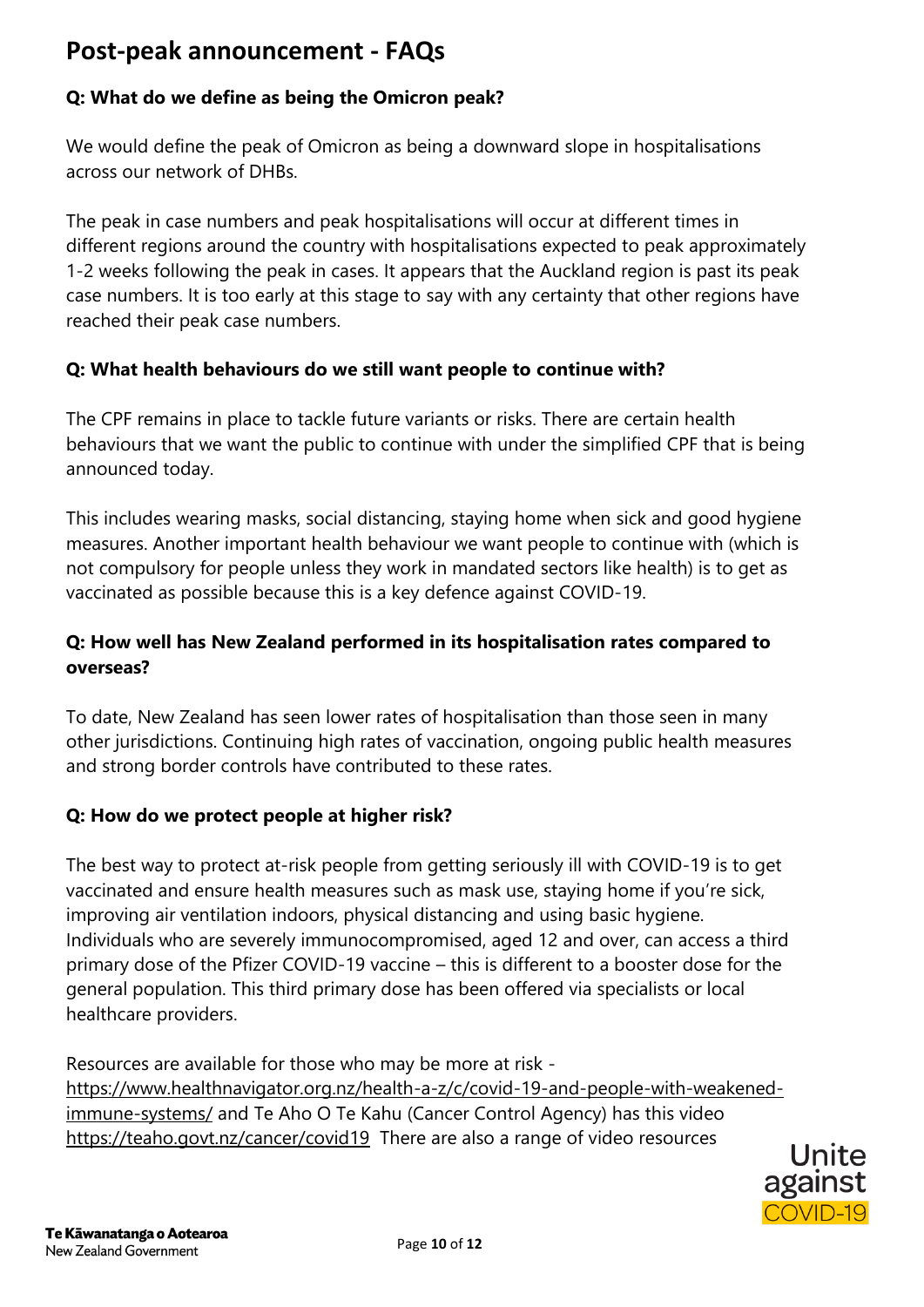available on [https://www.health.govt.nz/covid-19-novel-coronavirus/covid-19-health](https://www.health.govt.nz/covid-19-novel-coronavirus/covid-19-health-advice-public/advice-people-covid-19)[advice-public/advice-people-covid-19](https://www.health.govt.nz/covid-19-novel-coronavirus/covid-19-health-advice-public/advice-people-covid-19) including a video on [How to reduce the spread of](https://youtu.be/2zfcbeh59rk)  [infection in the home.](https://youtu.be/2zfcbeh59rk)

If people get sick, there are several ways they can be identified as at-risk. The COVID-19 contact tracing form - the form people get sent once they have their positive test confirmed - asks health-specific questions that will help identify who may have underlying health conditions or other health-related concerns such as pregnancy and who may require additional health support while sick with COVID-19. There is work underway to enhance the clinical information collected in this form to enable better identification of, and care for, people at high risk.

For people who cannot use a digital device, or do not want to use a digital device, our assisted channels script allows them to identify those who may be at high risk or requiring additional support.

Care community hubs and primary care use our risk score for call prioritisation to identify and prioritise follow-ups of new cases that have not completed the online self-assessment. The score uses population data (age, ethnicity, and vaccination status) and is not used for clinical decision-making.

The Ministry of Health and COVID-19 Health Hub websites have consistent messaging for clinical needs.

### **Q: Is there a self-assessment tool that people can use themselves?**

The Ministry of Health is currently developing enhancements to the COVID-19 Health Hub to enable people to interactively assess their symptoms and get the appropriate advice, including escalation points for concerning symptoms.

### **Q: Should I continue to use My COVID Record?**

Yes, this is an important record of your COVID vaccinations. It should continue to be used as a record of COVID tests, including RATs.

My COVID Record can also be used to apply for an International Vaccine Travel Certificate.

#### **Q: How are we preparing for Winter 2022?**

Flu vaccinations, surveillance (to monitor other infectious diseases), and efforts to increase uptake of childhood vaccinations.